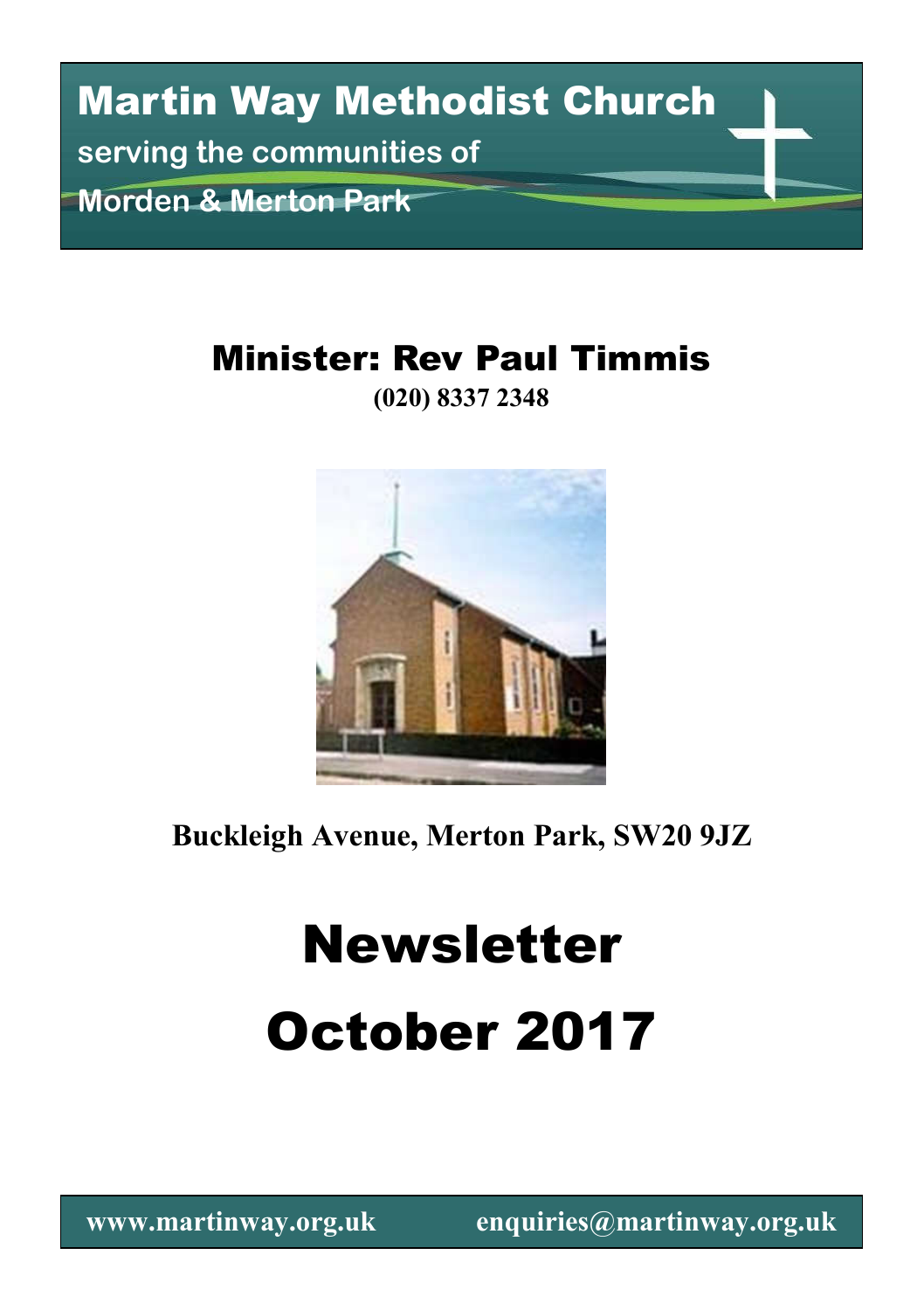#### MINISTER'S LETTER

We begin October this year, as we so often do, with our Harvest Thanksgiving Service. It is an opportunity for us to give thanks to God for all God's many gifts to us and to remember before God all those for whom life is something of a struggle.



Of course, giving thanks to God is not something

that we reserve for Harvest time. Each week in worship we give thanks to God in song and prayer and never more so than when we gather around Christ's table and share bread and wine together. We tend to call this meal 'Holy Communion' or 'the Lord's Supper' but our Anglican friends prefer the term Eucharist - and with good reason, I think, for the word (as I am sure you are already more than aware) comes from the Greek noun εὐχαριστία (eucharistia) which means 'thanksgiving. As we share in this meal, as we become aware that Christ draws especially close to us in and through the bread and wine, we give thanks for all that Jesus was, did and is.

All of this is a good and appropriate response to God but we should not leave it there. We should not restrict our thanks-giving to Sundays or to church services.

This is easier said than done, of course. Whenever we switch on our televisions or radios, whenever we open our newspapers or look at whatever devices we have that connect us to the internet, we are confronted by bad news. There is so much pain and suffering in this wonderful but messy world of ours. In the face of war and hatred, earthquakes, hurricanes, floods and terrorist attacks, it's easier to become despondent and either forget that we have anything to be thankful for or feel guilty that we do. But remaining thankful for all that we do have and enjoy is vital.

As I have mentioned before, the Jesuit theologian and writer Gerard Hughes encourages us to carry out a review at the end of each day. Go back over the day - the activities, the encounters, the conversations - and look at what you've enjoyed, he suggests. And then he says, see these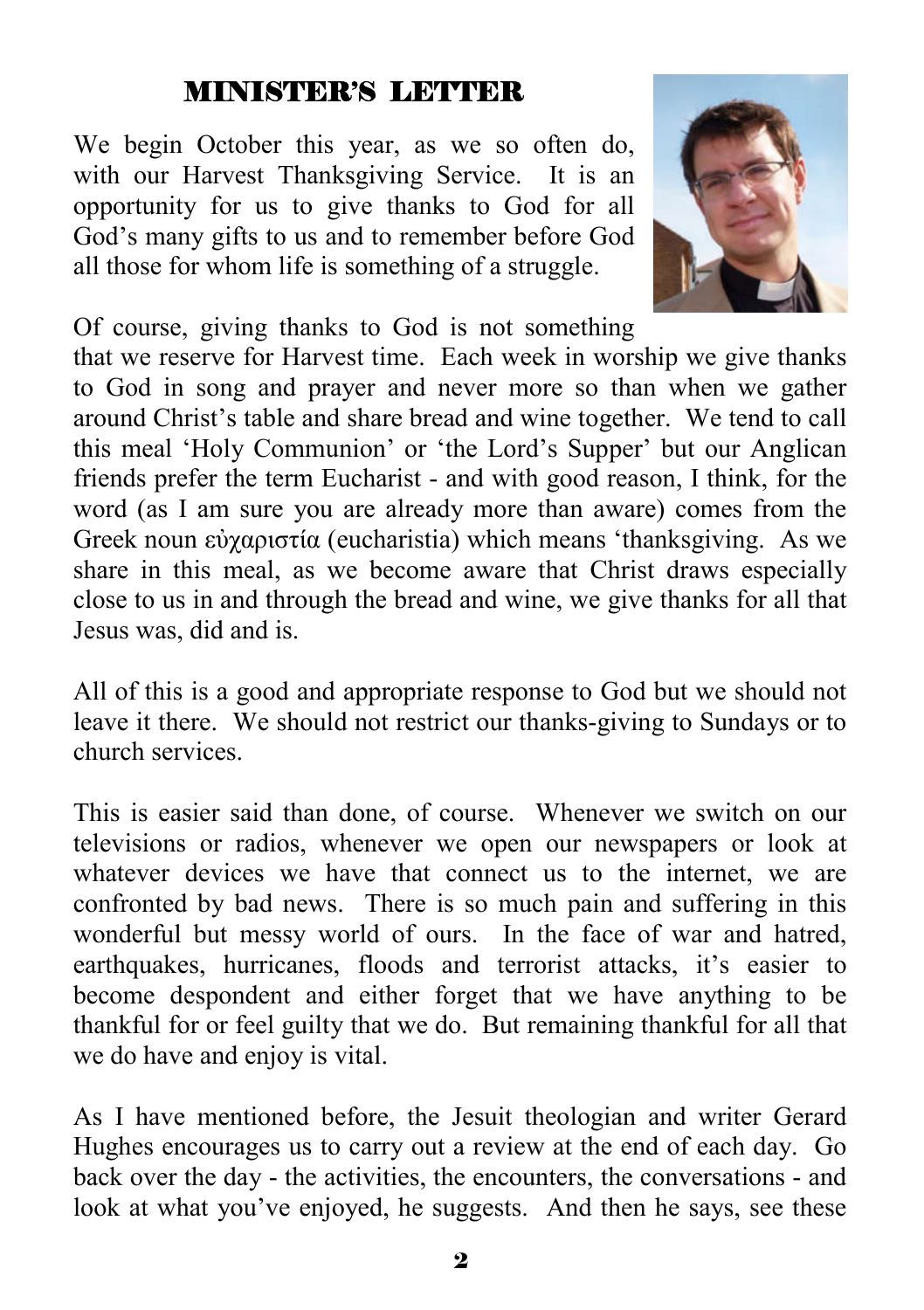things as being God-given and say thank you to God for them.

If we can do as Gerard Hughes recommends and do this each day then, over time, we'll surely begin to identify and acknowledge all that we've been given and, in giving thanks to God for these gifts, we'll learn more and more of what it means to live with a spirit of thankfulness. Such a spirit of thankfulness will, in turn, lead us deeper and deeper into God.

And that, just as surely, is the way to transformation not only for our worship and our lives but, ultimately, also for our world - as our thankfulness leads us to become more generous people, and our living generously inspires others to acts of kindness.

'*We ourselves feel that what we are doing is just a drop in the ocean. But the ocean would be less because of that missing drop.*' (Mother Theresa)

> With every blessing *Paul*

 $\leq 0$  >  $\leq$ 

#### Circuit Invitation Committee Update

Over the past few months, the Circuit Invitation Committee has consulted with the churches in the Circuit regarding the extension of the invitation to Revd Paul Timmis. Consultation took place with the minister and the churches for which he has pastoral charge.

As a result of the consultation, a recommendation to re-invite Paul for a further 5 years commencing 1st September 2018, and also to serve as Superintendent for the same period, was made and agreed at the Circuit Meeting on 12th September 2017.

*Angela Linton-Smith* On behalf of the Circuit Stewards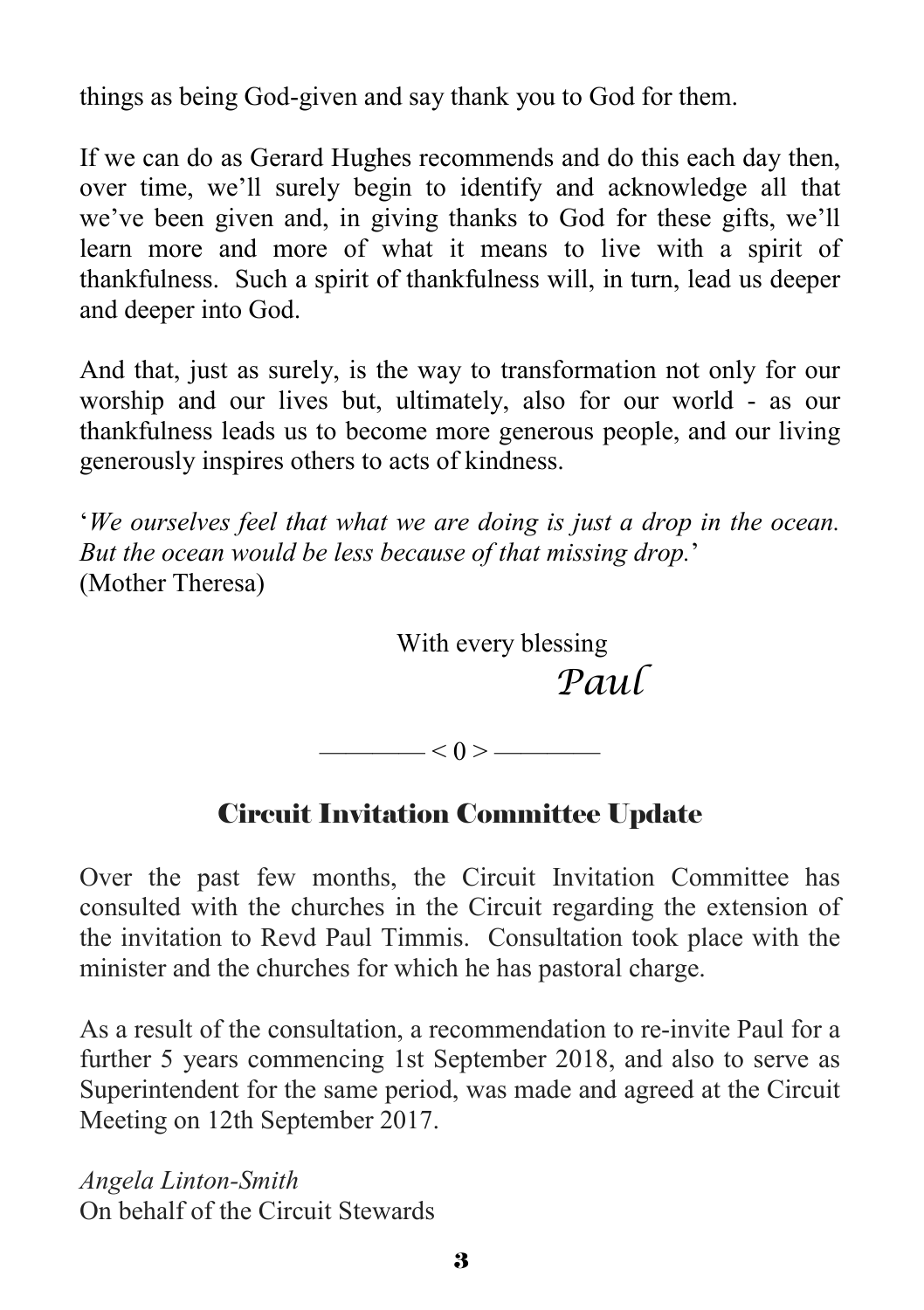### MARTIN WAY HARVEST FESTIVAL Sunday 1st October



#### This year our Harvest Festival donations will be passed to **Homeless Drop-in Centre.**

The FiA Homeless Drop-in Centre is open every Wednesday and Friday from 10:00am to 3pm. The Drop-In is in the Salvation Army Hall, 109 Kingston Road, SW19 1LT.

They welcome all rough sleepers, street users and the precariously housed, as well as those who are socially excluded, vulnerable and isolated or who have mental health or addiction issues.

The Drop-In offers friendship and a warm welcome to all from the moment they come through our door.

In addition, service users can obtain:

- Breakfast, snacks and a home-cooked lunch
- Shower and laundry facilities
- Clothes and food parcels
- Supported internet access, giving assistance with online registration forms, job and housing applications, and benefit claims
- Help with access to local statutory and voluntary services such as the Community Drug and Alcohol Teams, Spear Housing, Street Rescue, and Merton Winter Night Shelters
- Help in the search for work: assistance with putting together CVs, looking for jobs, and making online applications. And we help service users get the best out of the Government's own jobs website Universal Jobmatch.

#### **They particularly need:**

Ring-pull tinned food (specially meat and fish) Men's boxer shorts (medium) Warm thick socks Men's toiletries (Shower gel, Disposable razors, Shaving cream/gel, etc) Scarves, Gloves, Hats Dry food for meal preparation (Rice, Flour, Pasta, Tea, Coffee, Sugar, etc)

#### **For Further information:**

See their website for more information about their work. www.mertonfaithinaction.org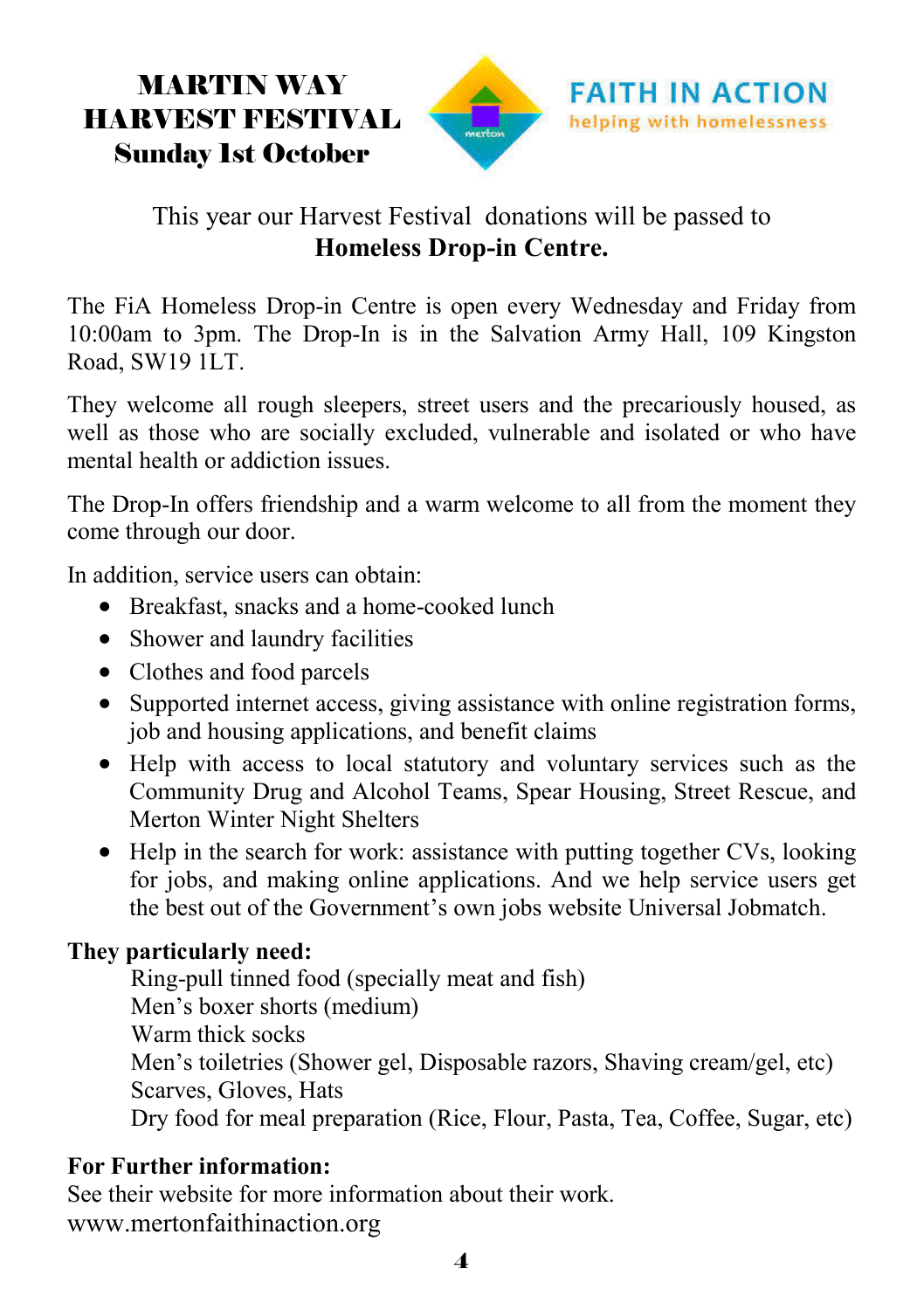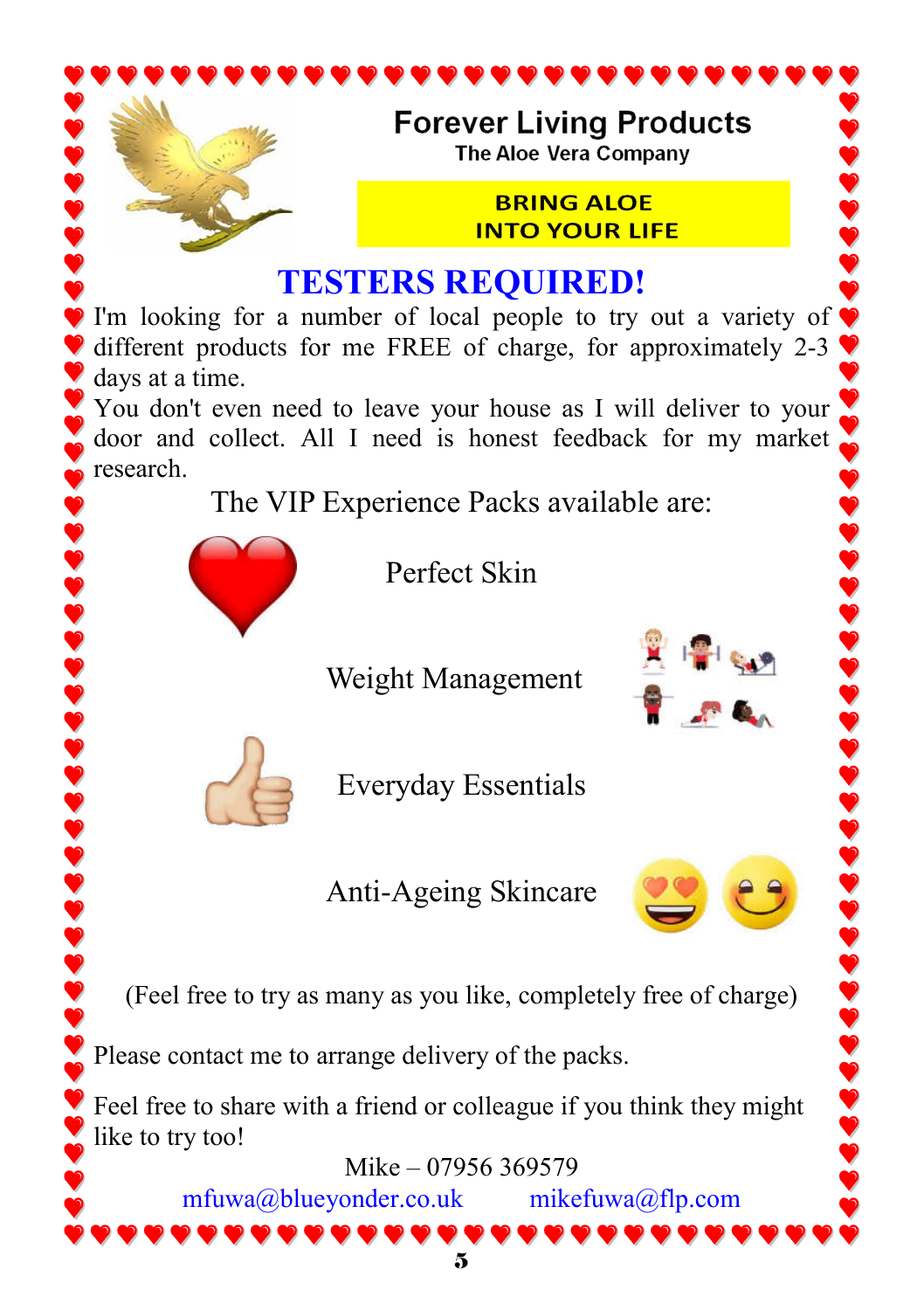

Royal Parks Half Marathon



On Sunday  $8<sup>th</sup>$  October I will be taking part in the Royal Parks Half Marathon in central London, named after the four parks (Hyde Park, Kensington Gardens, St James's Park and Green Park) through which most of the route goes. To find out more about the Royal Parks run you can visit their website at https://royalparkshalf.com/

I am raising money for Action for Children (NCH), which I know most of you know very well. They of course do fantastic work all across the country, and now help more children each year then any other UK charity. So I am very pleased to be able to raise money for them in this way.

If you would like to sponsor me then you can do that online at http:// uk.virginmoneygiving.com/MartinHarker, give to Ruth on the  $8<sup>th</sup>$  (whilst I am running!), or catch up with me at any point afterwards. Many thanks.

*Martin Harker*

#### —— $< 0 >$ ———

#### Some thoughts to follow in life all the time

- Prayer is not a "spare wheel" that you pull out when in trouble, but it is a "steering wheel" that directs the right path throughout.
- So why is a car's windscreen so large and the rear view mirror so small? Because our past is not as important as our future. So, look ahead and move on.
- Friendship is like a book. It takes a few seconds to burn, but it takes years to write.
- All things in life are temporary. If it's going well, enjoy it, that won't last long. If it's going badly, don't worry, that won't last long either.
- Old friends are gold! New friends are diamonds! If you get a diamond, don't forget the gold! Because to hold a diamond, you always need a base of gold!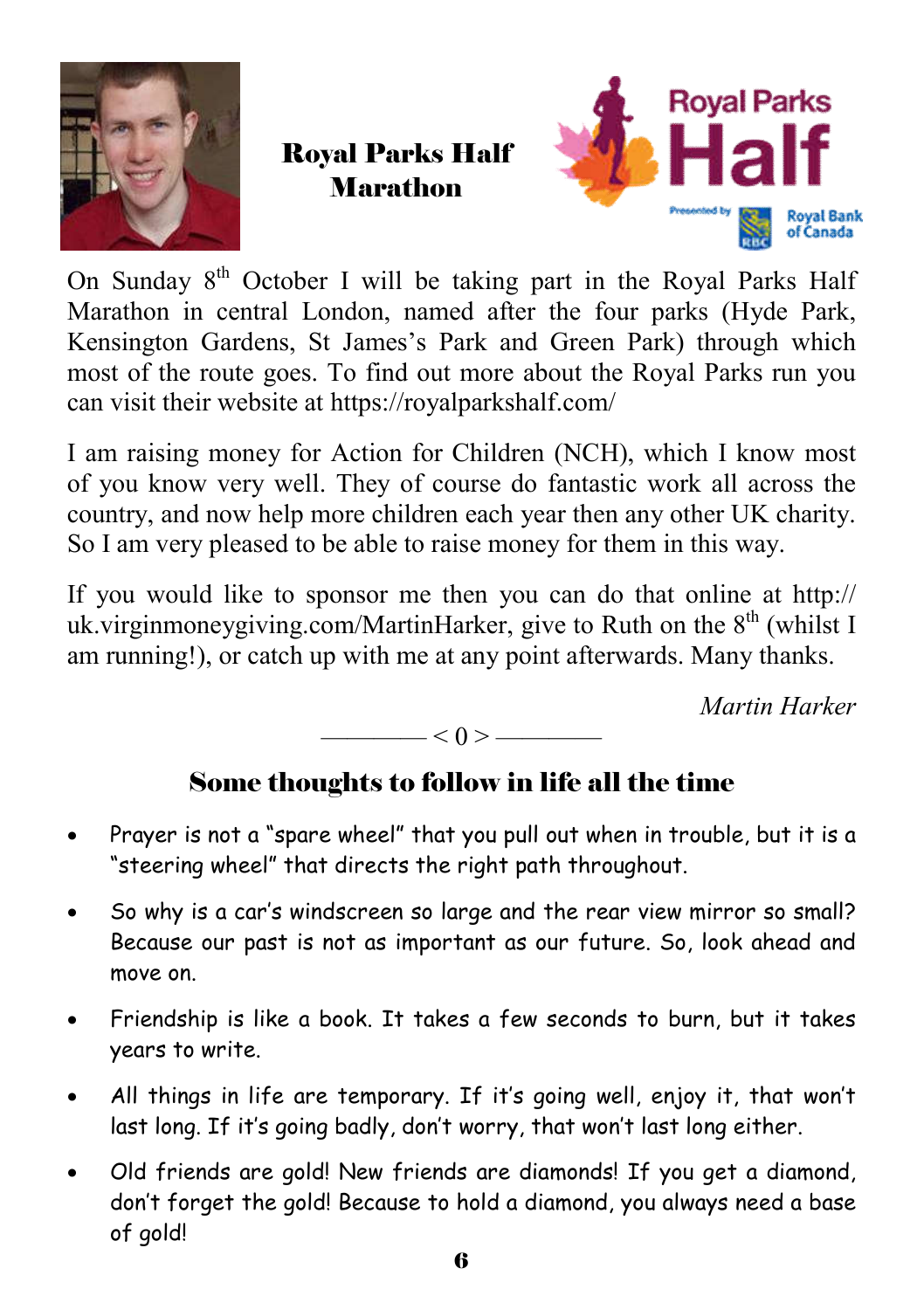#### **Snowdon Rocks 2017**

On 24th June the Timmis Tribe headed for North Wales to join Mike Peters (lead singer of the Welsh rock band, *The Alarm*) and his wife Jules on their annual ascent of Snowdon, walking for the Love Hope Strength Foundation. In last months newsletter we heard from Paul, Matilda and Amélie. Here are Rebecca's reflections (and a couple more photos)

#### **Rebecca**

I openly confess that, when the ascent of Snowdon was proposed, my first thoughts of prospective gains were purely selfish:

- 1) a family weekend away (an unheard of concept and one that seemed surprisingly perplexing to pack for)
- 2) the opportunity to spend time (albeit not enough) in the company of my best friends who happen to live (for the most part extremely inconveniently) within Snowdonia National Park.

And how hard could it be? We go up. We come back down. There are bigger mountains.

Sitting in Friday afternoon traffic on the M25, I mused on just how many people do 'this', that going away for a weekend was a 'thing' and I felt a little sad. I also began to reflect on what we were about to do. I am relatively fit but not that fit and had a run of viral illnesses and knocks earlier in the year that left me drained. With only a hip left to cause him grief, Paul's legs are not what they were. The girls have never climbed a mountain before and were showing no signs of resting up (ie. going to sleep) in preparation. However, the welcome we received was worth the journey alone and the midnight pizza feast one of those special times you wish you could bottle. We all took to our beds happy.

If the journey to North Wales was far from straight forward, the trip up Snowdon ostensibly was. As I had told myself, we go up, we come back down, no detours. Failing was never in question with the moral and financial support of so many. Whether we would be able to function with any level of coherency afterwards was. After a gathering and welcoming words, we set off towards the Llanberis Path, the precursor being a lane so steep I began to think the 'we go up' part might present rather more challenge than I would like. The girls looked somewhere between nervous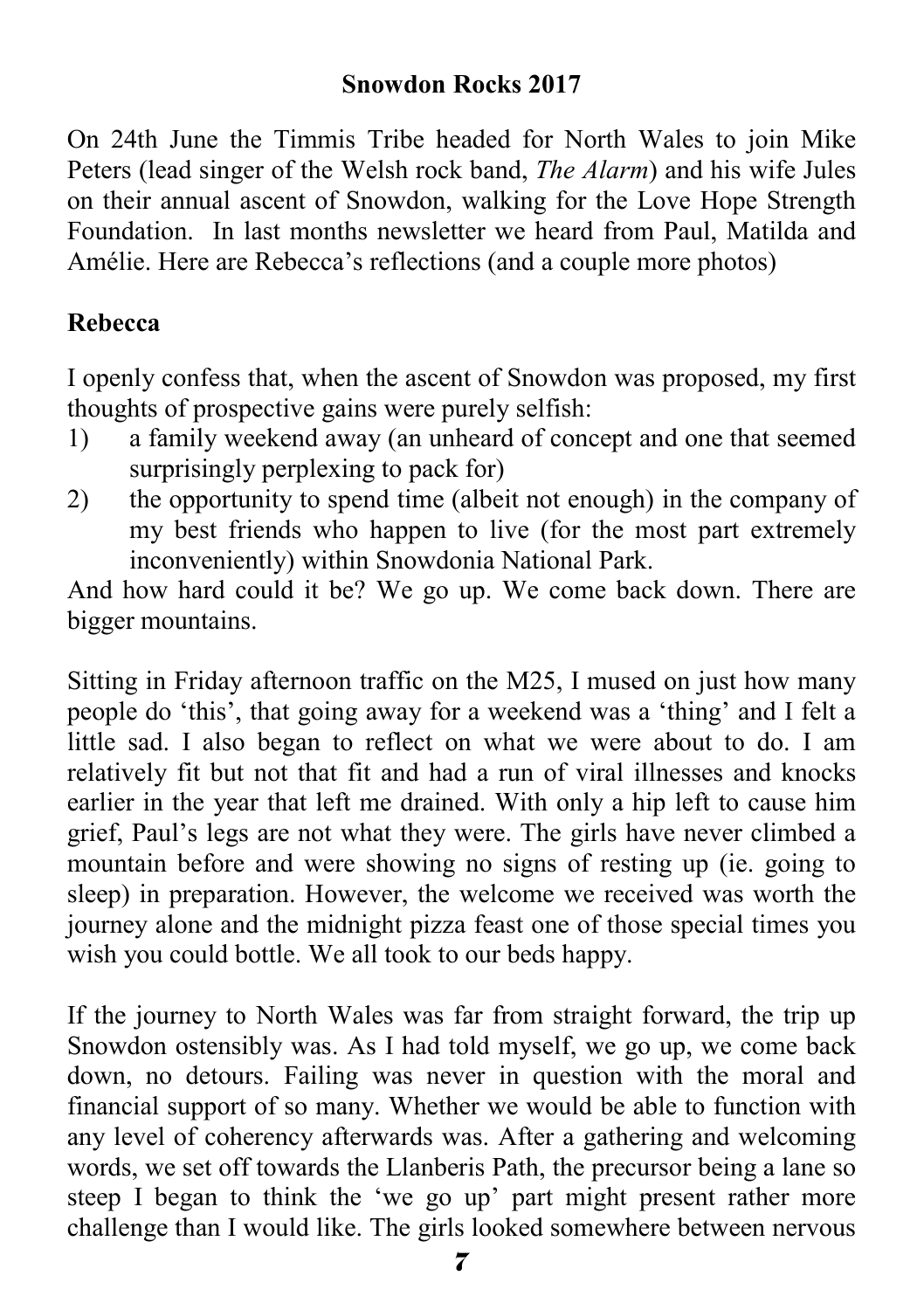and dismayed. The path, however, flattened out to a gradual gradient and we walked and chatted and resisted breaking open the Kendal mint cake before Halfway House.

At Halfway House there was a pause and many (although admittedly not all 600) walking for this cause stopped. The cloud came down like a blanket as Mike played some songs and introduced a time of remembrance for who doesn't know someone affected by cancer? Coming just three months after the untimely departure of Françoise (my dear friend and ally since I was ten years old) from lung cancer, the physical demands of the walk were welcome for my mental wellbeing and the mere fact of 'having something to do' helpful. The opportunity to yell the names of loved ones lost to cancer into the mountain valley was both useful and heartbreaking and in the human silence that followed, only birdsong came back. It was a minute I will always remember. We climbed on through the tears in defiance of that hideous disease.

Momentary breaks in cloud nearing the summit gave those almost 'glimpses of heaven' that stop you in your tracks. Through the white to

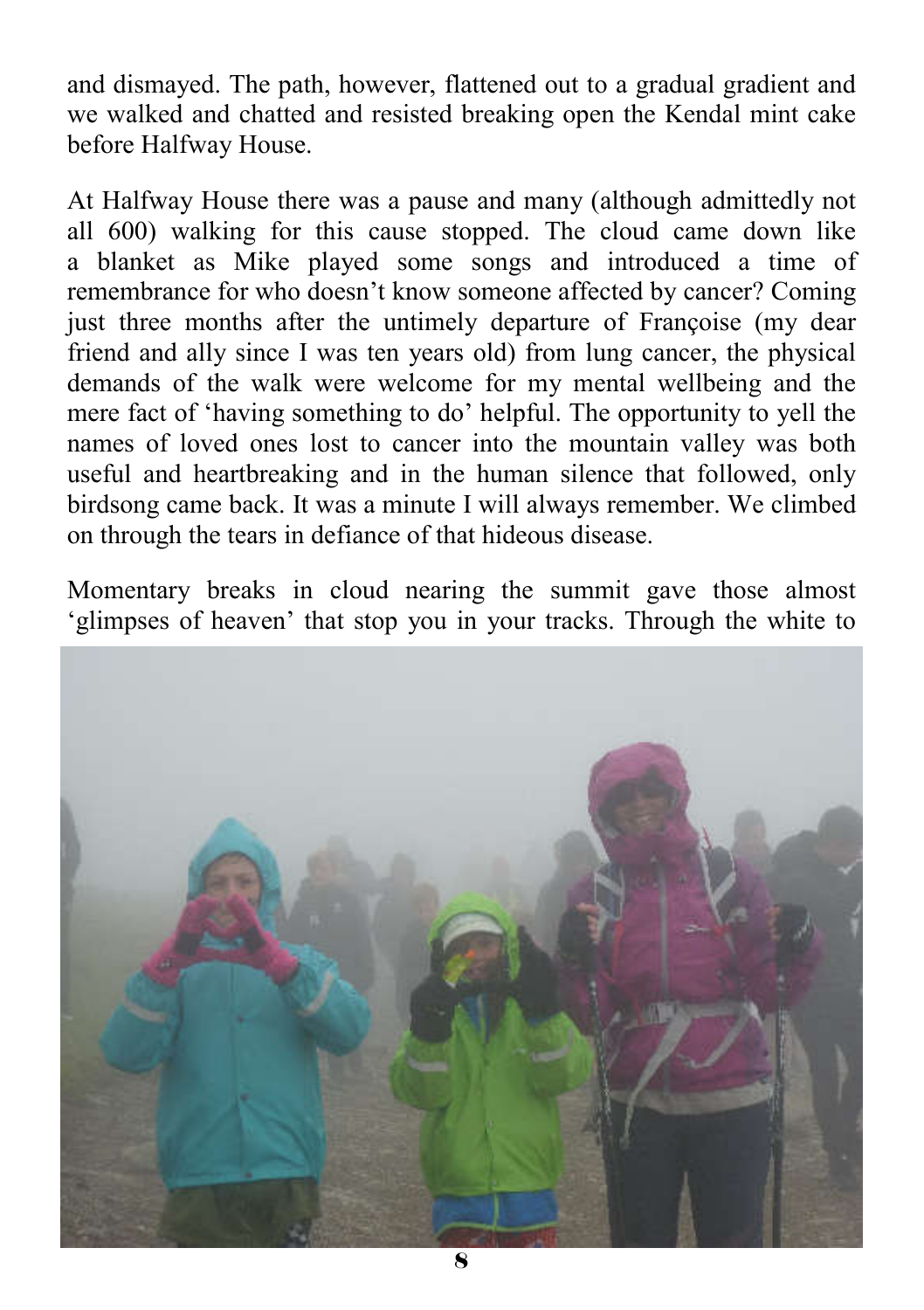my left at my feet, people seemed to be clambering up from the edge of the world, we heard the train but couldn't see it despite how near it was and somehow I wondered if it wasn't perhaps better to *not* be able to see. Those coming down were, however, holding coffee cups and with a last scrabble we were at the top, in cold temperatures and persistent wind. Mike sang his way through his set, smiling. Realising that children don't retain heat in the same way as adults do, we listened for a bit, queued for the loo, ate a sandwich and headed down.

We crossed Mike and Jules on the descent, still smiling. I suddenly felt shy in the enormity of this man's journey and story. The pain and struggle. Where do you begin? I asked him if he'd always liked climbing mountains. "Oh yes," he said with that smile, "They're a great opportunity for a good conversation. And a great opportunity to be silent". There was little I could find to say to that. He could have every reason to be bitter but instead he was choosing determination and kindness, mixed up in a humility not always associated with a rock star. He was living the 'now'. The sun was back shining, lighting all the glorious greens in the valley. I glimpsed what it meant to be fully alive - to be present in what is happening now, cushioned and bruised by all that has gone before and is to come, concentrating on putting one foot in front of the other.

Nearing the bottom, the girls still had energy for some boulder leaping and we then rewarded them with ice creams from the farm shop. As they swung about the playground, we made a call and sent two texts to confirm we had done it! We had bagged the mountain.



We go up. We come back down. We put one foot in front of the other. Thank you everyone who has generously supported us.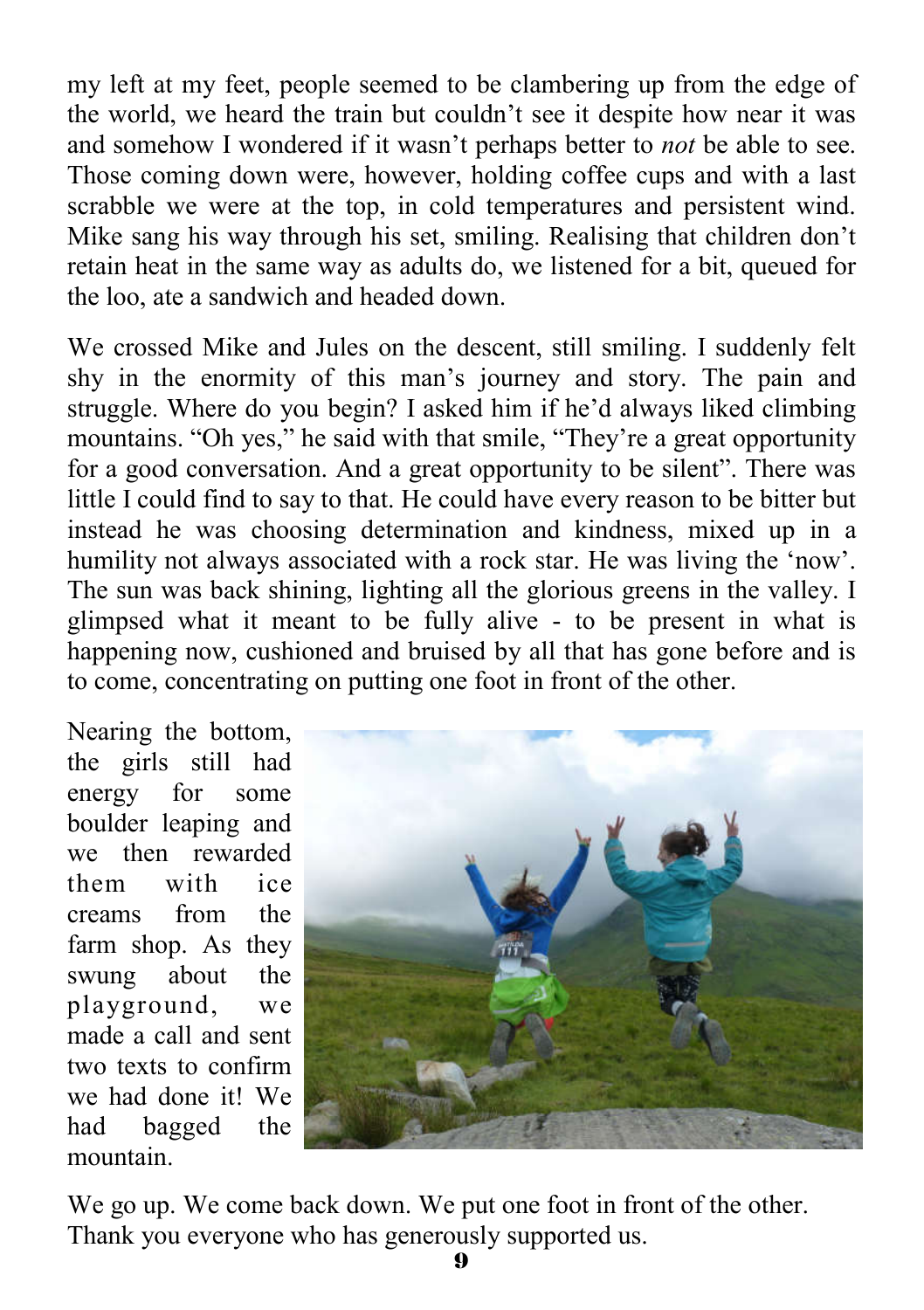#### EYES WIDE OPEN

*Sharing moments all around us in pictures.*

#### **ALL DONE!**

It's been all go during August but the Hall has been completely redecorated by a bunch of willing volunteers. A big thank you to all those willing hands who scraped, sanded, painted, braved the high scaffold towers and cleaned and in particularly to those who organised the whole enterprise. A great team effort!



In addition the gent's and all-access toilets have now been refurbished to the same standard as the ladies.

*Please submit your images*, *digital photographs or scanned artwork to Andrew (Newsletter Editor) at roife@hotmail.co.uk. Every picture tells a story (or so they say) but if you want to add just a few words to accompany your image, please do.*

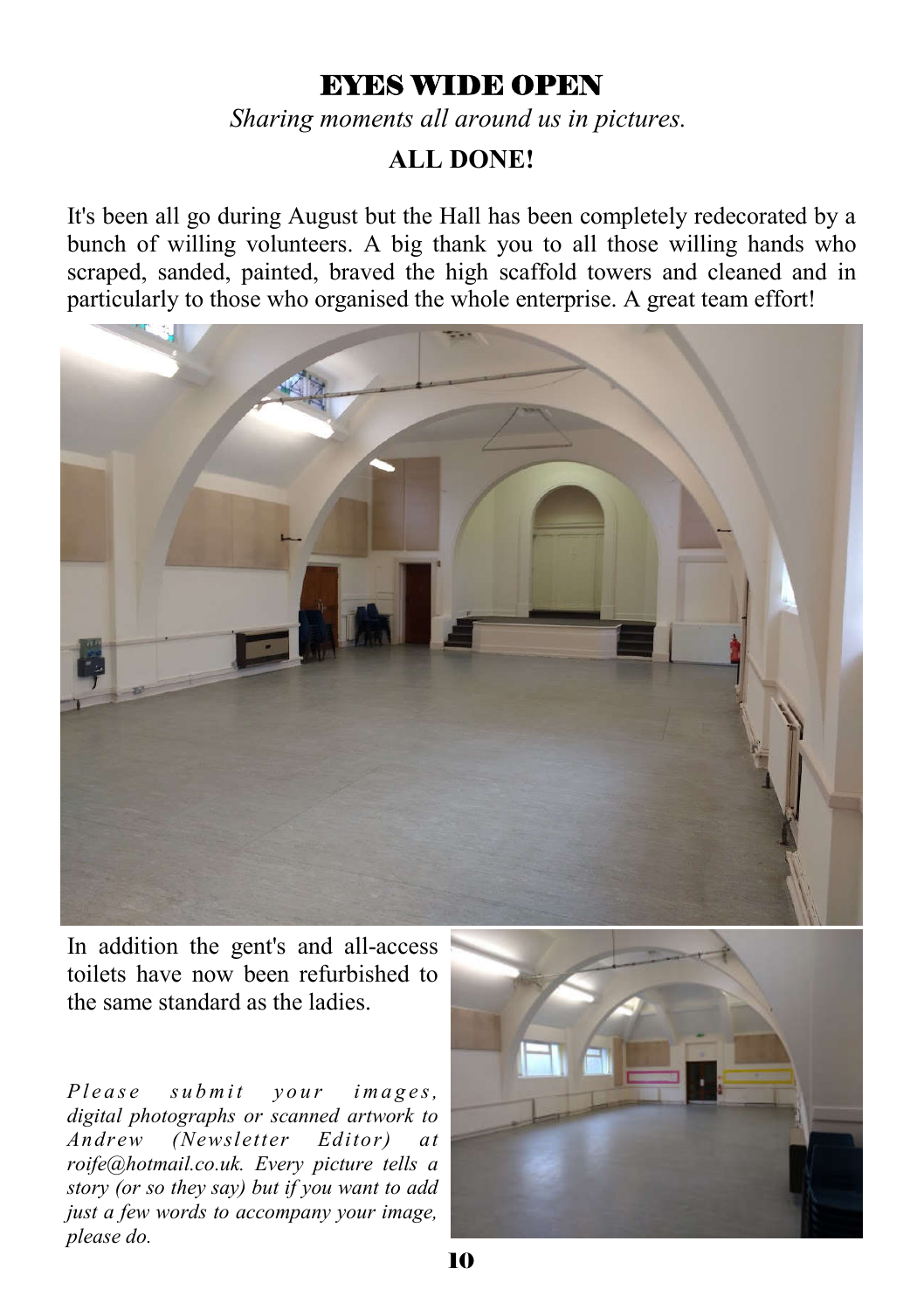# Are you looking for a part-time or full-time income? We are Recruiting



# **We are looking for:**

**-The employed looking for additional PART-TIME income**

- **The unemployed looking for FULL-TIME employment.**
- **Retired/looking into retirement with no hope of enough retirement income.**
- **Mothers at home who want to look after their children and want a steady income.**
- **Graduates/undergraduates with no employment and no work experience.**

**- Students who fear huge students loan debts after graduation.**



**For further information contact: Mike: 07956 369579**

> **www.mof.flp.com www.iforevercare.com**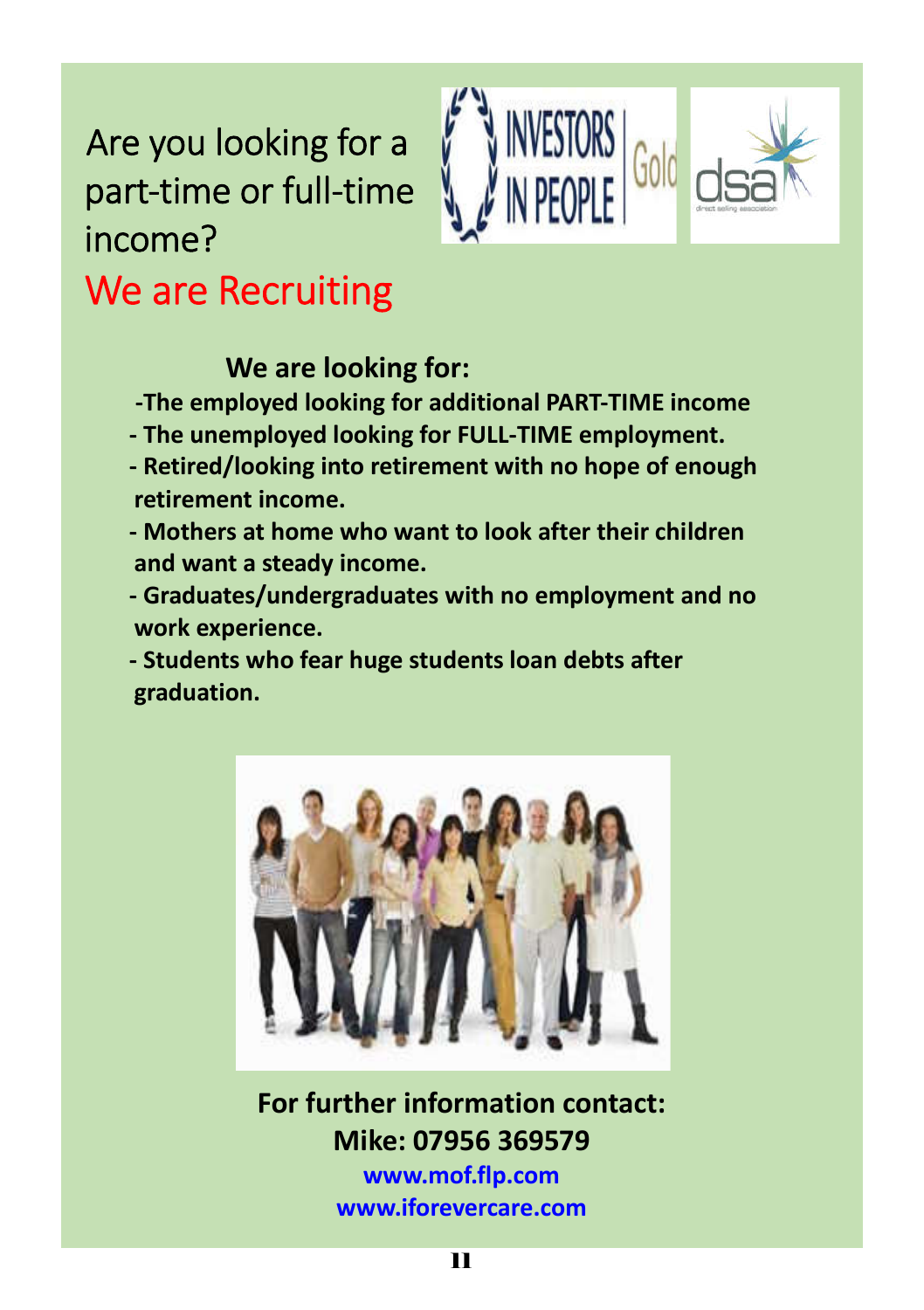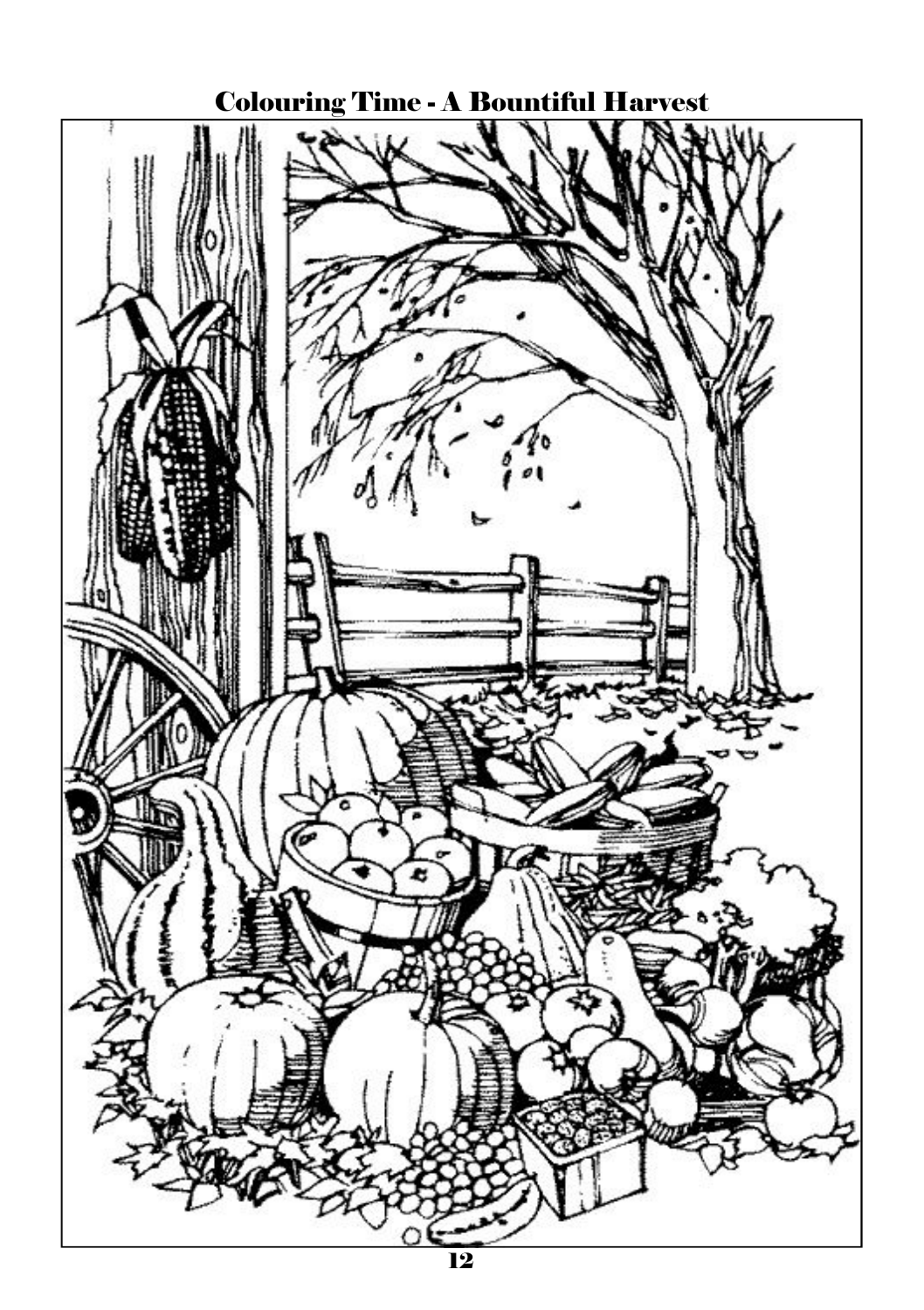

*September Update from CSW*

*The effectual fervent prayer of a righteous person availeth much.* James 5:16

You may have already heard of the death of our Special Ambassador, Rev Stuart Windsor, who passed away at his home on 17 September. As tributes and messages have poured in this week, we've been reminded again of how special a man Stuart was, with an enormous heart for God's people and a deep and genuine love of Jesus. Stuart touched so many



lives over the last quarter of a century of working for CSW: his loss is sorely felt.

Stuart was a dedicated campaigner for religious freedom for everyone, and the best way we can honour his memory is by carrying on the work to which he dedicated his life.

There will be a Thanksgiving Service for the life of Stuart Windsor at Westminster Chapel on Wednesday 29th November 2017 (open to all)

#### **Pray for the crisis in Rakhine State, Burma**

As the crisis in Rakhine State worsens, CSW has called on the United Nations to take immediate action to halt the Burma Army's all-out assault on the Rohingya people. The Rohingya, who mainly live in Rakhine State, are one of the most persecuted people groups in the world. Since the current violence against them began, over 400,000 people have been displaced and thousands have been killed. Hundreds of villages have been destroyed. CSW has urged the UN Security Council to impose a global arms embargo on Burma, and delivered a statement at the UN Human Rights Council calling for action to stop the attacks on the Rohingya, and for the government to allow aid to reach the survivors.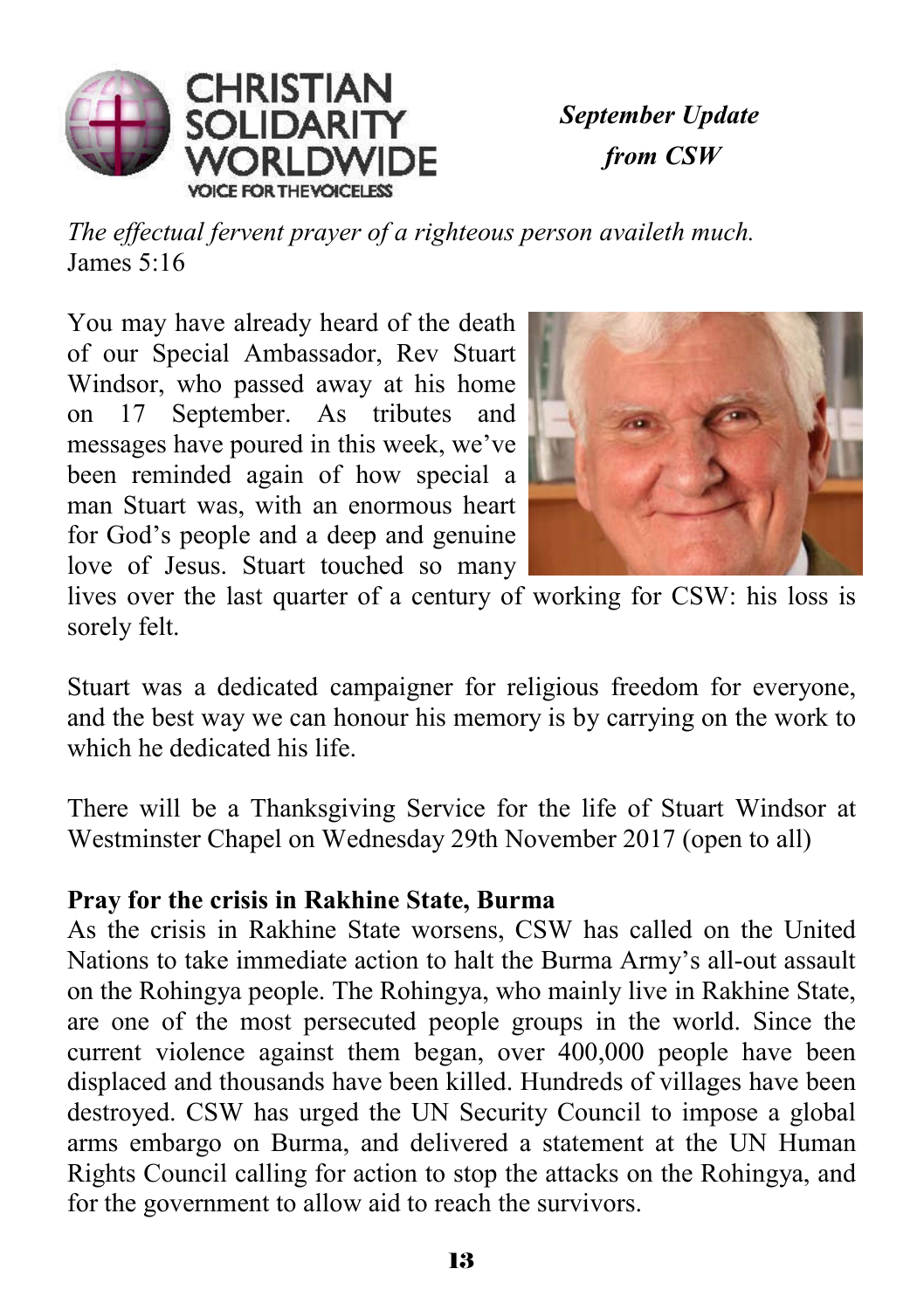Please pray:

Giving thanks for the life and work of Rev Stuart Windsor

For God to comfort his wife Ethel, children Elizabeth and Stuart, and his grandchildren, as they mourn

For the UN to pressure the Burma Army to stop its attacks on the Rohingya people

That much-needed aid would be able to reach the survivors of the brutal attacks.

In the last issue of Response newsletter we shared with you some of East Asia Team Leader Benedict Rogers' hopes for Burma, and the importance of long-term prayer in supporting our work. We've been working in Burma for more than 25 years and we thank God that he has already answered many prayers in a powerful way.

But there is still a long way to go and so we must continue to pray! The current crisis is the worse human rights emergency in the country in recent years and is a very serious setback.

#### Prayer:

*Father God, at this time of crisis for Burma, we ask you to help those who are suffering persecution and crying out for justice. Intervene, we pray. Awaken the conscience of the international community to act, bring true peace, real justice and reconciliation and make Burma a country of equality for all people, whatever their religion or ethnicity. Amen*

 $<$  0 > ————

#### Afternoon Tea Social

The Afternoon Tea Social raised £287 toward Merton Street Pastors.



Huge thanks to all those generous people who helped make it a successful and blessed afternoon. The contributions given with love will make a difference to the Street Pastor ministry in Merton. Please, if anyone would like to observe one night and get a taste of the experience, please speak to Brenda, Tony or Gwen....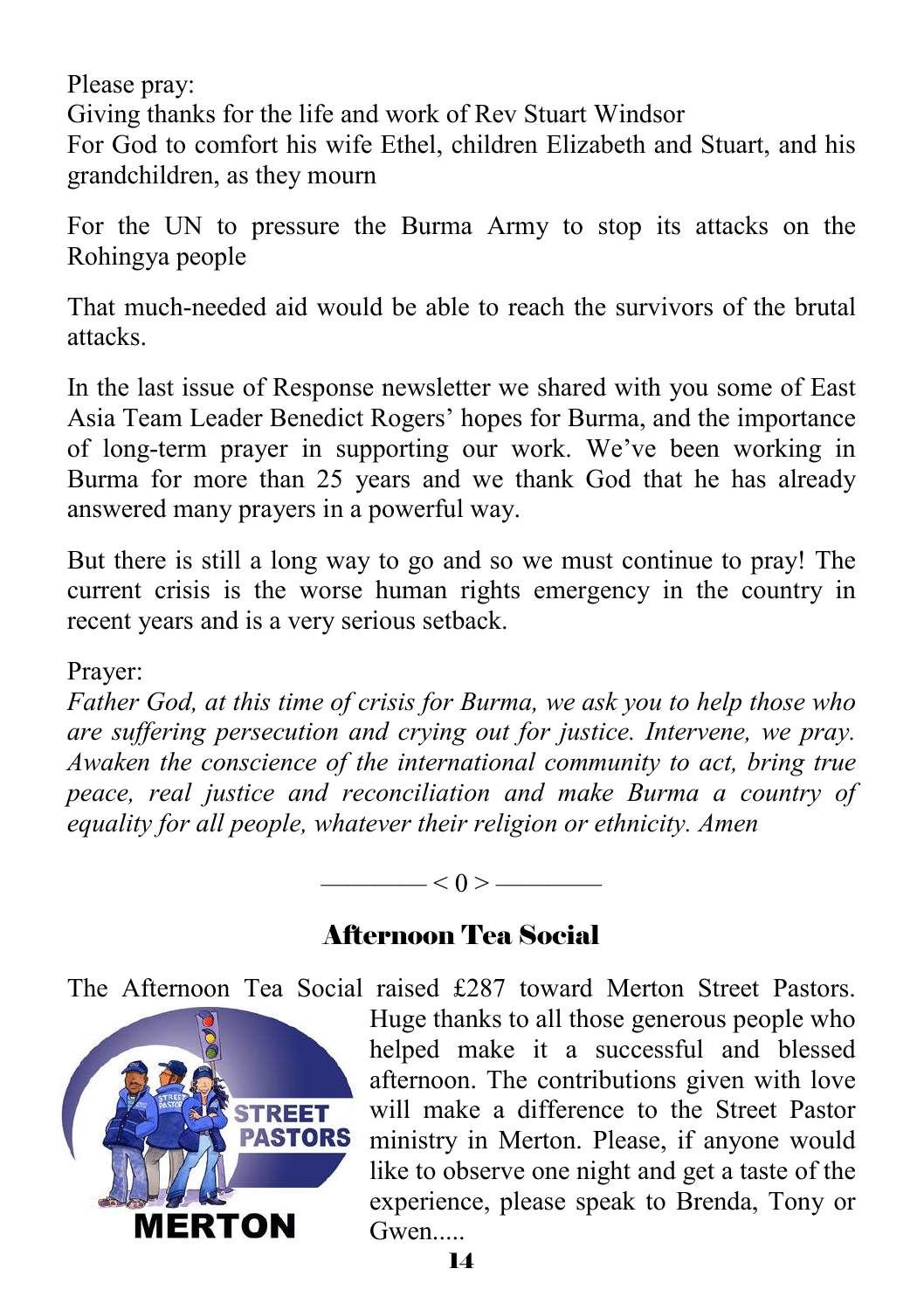

| Sun                                               | 1  | 10.30am                      | Café Worship with Harvest Festival led by                                         |  |
|---------------------------------------------------|----|------------------------------|-----------------------------------------------------------------------------------|--|
|                                                   |    |                              | <b>Rev Paul Timmis</b>                                                            |  |
| Tue                                               | 3  |                              | 10.30am-noon Coffee and Chat                                                      |  |
|                                                   |    | 8.00pm                       | Time for Prayer                                                                   |  |
| Fri                                               | 6  | $12.30 \text{ pm}$           | Luncheon Club                                                                     |  |
| Sun                                               | 8  | 10.30am                      | Morning Service led by Richard Grahem                                             |  |
|                                                   |    | 6.30 pm                      | Communion Service led by Rev Paul Timmis                                          |  |
| Tue                                               | 10 | $10.30$ am-noon              | Coffee and Chat                                                                   |  |
|                                                   |    | $8.00 \text{ pm}$            | Time for Prayer                                                                   |  |
| Sun $15$                                          |    | 10.30am                      | Morning Service led by Brenda Cannon                                              |  |
| <b>CRE</b> at Sandown Park (17th to 19th October) |    |                              |                                                                                   |  |
| Tue                                               | 17 | $10.30$ am-noon              | Coffee and Chat                                                                   |  |
|                                                   |    | 8.00pm                       | Time for Prayer                                                                   |  |
|                                                   |    | 7.00 <sub>pm</sub>           | Men's Supper Club - Further history and tales of<br><i>the Middle east</i> - Suki |  |
| Fri                                               | 20 | $12.30 \text{ pm}$           | Luncheon Club                                                                     |  |
| Sat                                               |    | 21 10.30am-1.00pm Big Brunch |                                                                                   |  |
| Sun $22$                                          |    | 10.30am                      | Holy Communion Service led by                                                     |  |
|                                                   |    |                              | <b>Rev Margaret Adams</b>                                                         |  |
| Tue 24                                            |    | $10.30$ am-noon              | Coffee and Chat                                                                   |  |
|                                                   |    | 8.00pm                       | Time for Prayer                                                                   |  |
| Sun $29$                                          |    | 10.30am                      | Morning Service led by Arigon Sinani                                              |  |
| Tue                                               | 31 | $10.30$ am-noon              | Coffee and Chat                                                                   |  |
|                                                   |    | 8.00pm                       | Time for Prayer                                                                   |  |

**CHURCH DIARY** 

> *Please refer to the Website (www.martinway.org.uk) or Weekly Notice Sheet for any additional information*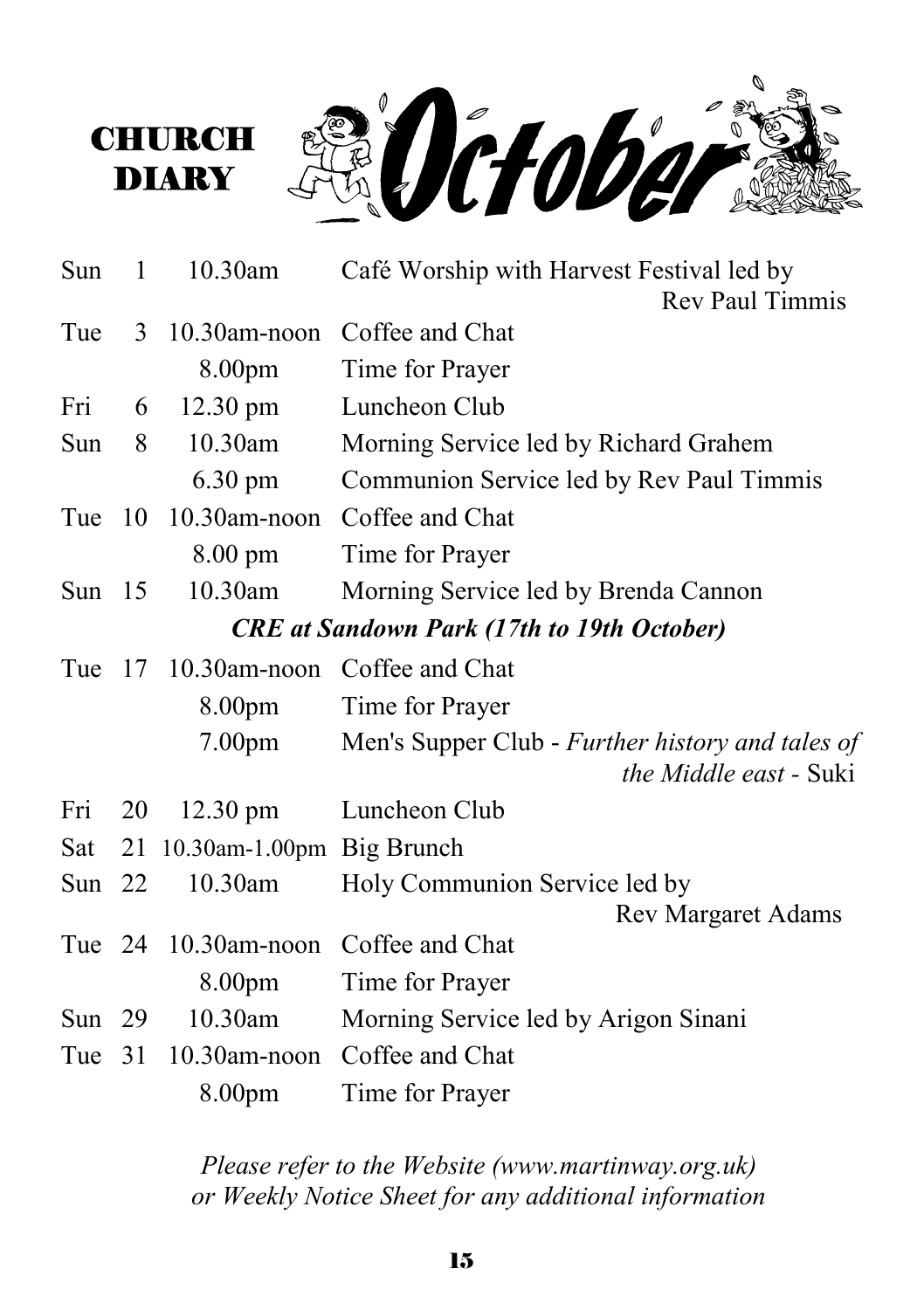

We wish all of those why celebrate a birthday this month a very

*Happy Birthday* 

and especially to:

**Jennifer Smith on 13th October Ella Smith on 14th October Jason Hillhouse on 23rd October**

### Church Family News

 $\leq 0$  >  $\qquad$ 



Rebecca Smith has just started her second year at Reading University, studying Meteorology and Climate. Although she had applied for the four year Masters course, her A-level grades weren't high enough, so she accepted a place on the three year course, which she was happy about. To be at Reading and studying Meteorology at all was good enough for her.

She managed to get 73.8% in her end of year exams in

the summer, which is equivalent to a first. As she had done so well, she was able to switch (back) onto the Masters course she had initially wanted, which means that she spends her third year (starting September 2018) at the University of Oklahoma, studying the weather systems there.

She needed to do well in her first year, especially in Maths and Physics, as the course in Oklahoma involves using Maths and Physics to do very difficult calculations.

She'll also have the opportunity to observe tornadoes and the unique weather systems of Oklahoma, which is a dream come true, something she has wanted to do since she decided she wanted to be a meteorologist.

We all wish Rebecca all the very best for her future trip to America as she follows her dream.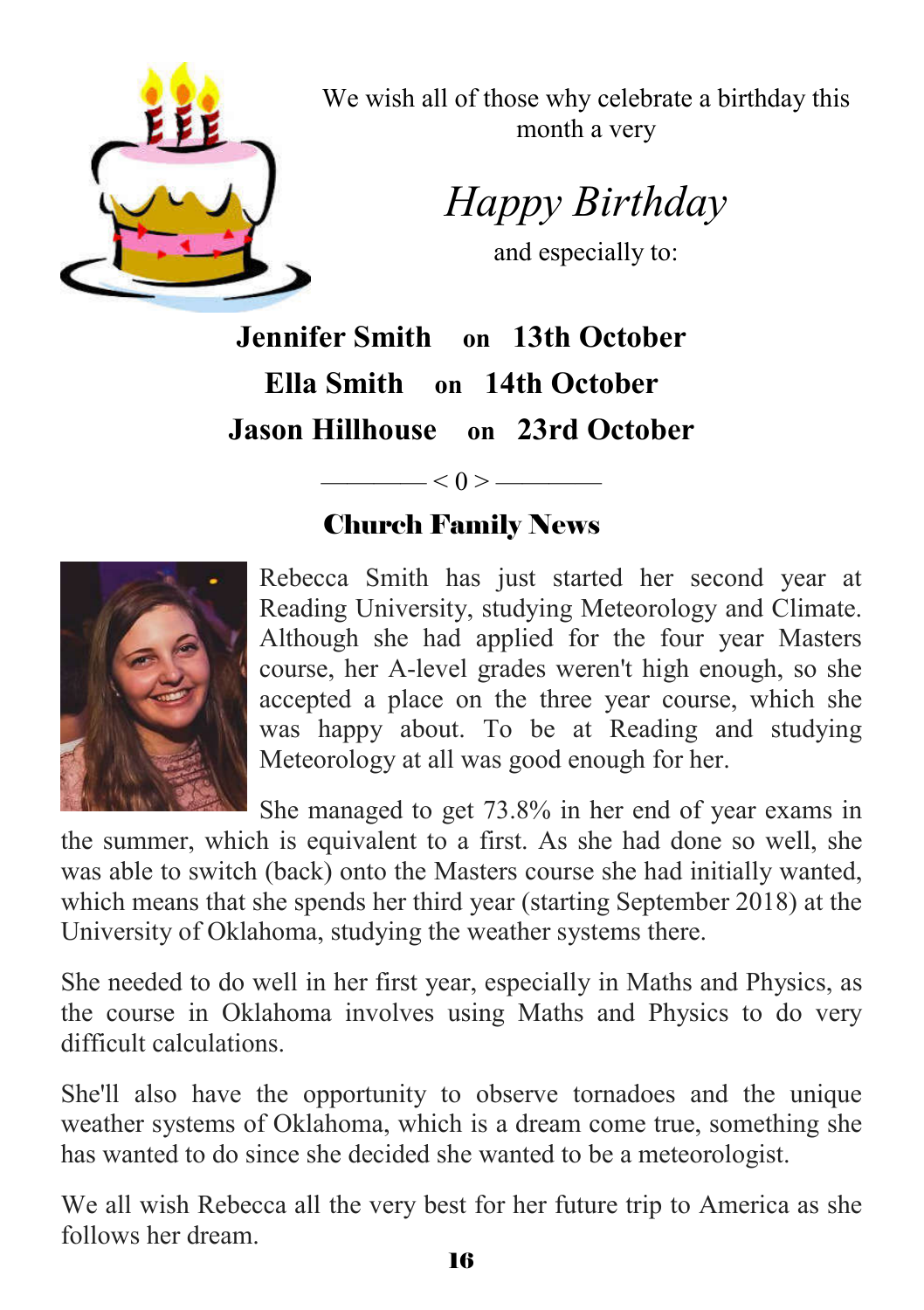#### Big Brunch returns!



**Big Brunch has returned!** The next Big Brunch is on **Saturday, 21st October**, serving from 10.30am until 1pm. Come along and enjoy a full English breakfast including coffee/tea, fruit juice and toast for £4. The company is not bad either. You'll also be

supporting our youngsters for their trip to Spring Harvest.

## $-< 0 > -$ Christmas and Craft Fayre

I know too many of you this advert may seem to be very early but as from the  $1<sup>st</sup>$  October it is only 12 weeks to Christmas Eve!

Come along to our Christmas and Craft Fayre at Bourne Hall, Spring St, Ewell, KT17 1UF.



**Shooting Star Chase** Children's Hospice Care

We have over 40 stalls with unique and unusual crafts and gifts. If you are looking for that extraordinary Christmas Gift this is place to be. Not only will you be delighted with what you see you will also be supporting a very worthwhile charity the Shooting Star Children's Hospice.

There will also be face painting Father Christmas and Sand Art for the young and the not so young!

We will also have a raffle, tombola and children's tombola. There is also the magnificent 7, please come along and support us on **Saturday 2nd December 2017** from 10.30am to 3pm.

If you are a crafty person and would like to have a stall please contact me on 07803724989 the price is only £35.00

*Sylvia Baxter*

Items for the **November Newsletter** should be with Andrew Fox, (email: roife@hotmail.co.uk) by **Sunday 22nd October** at the latest